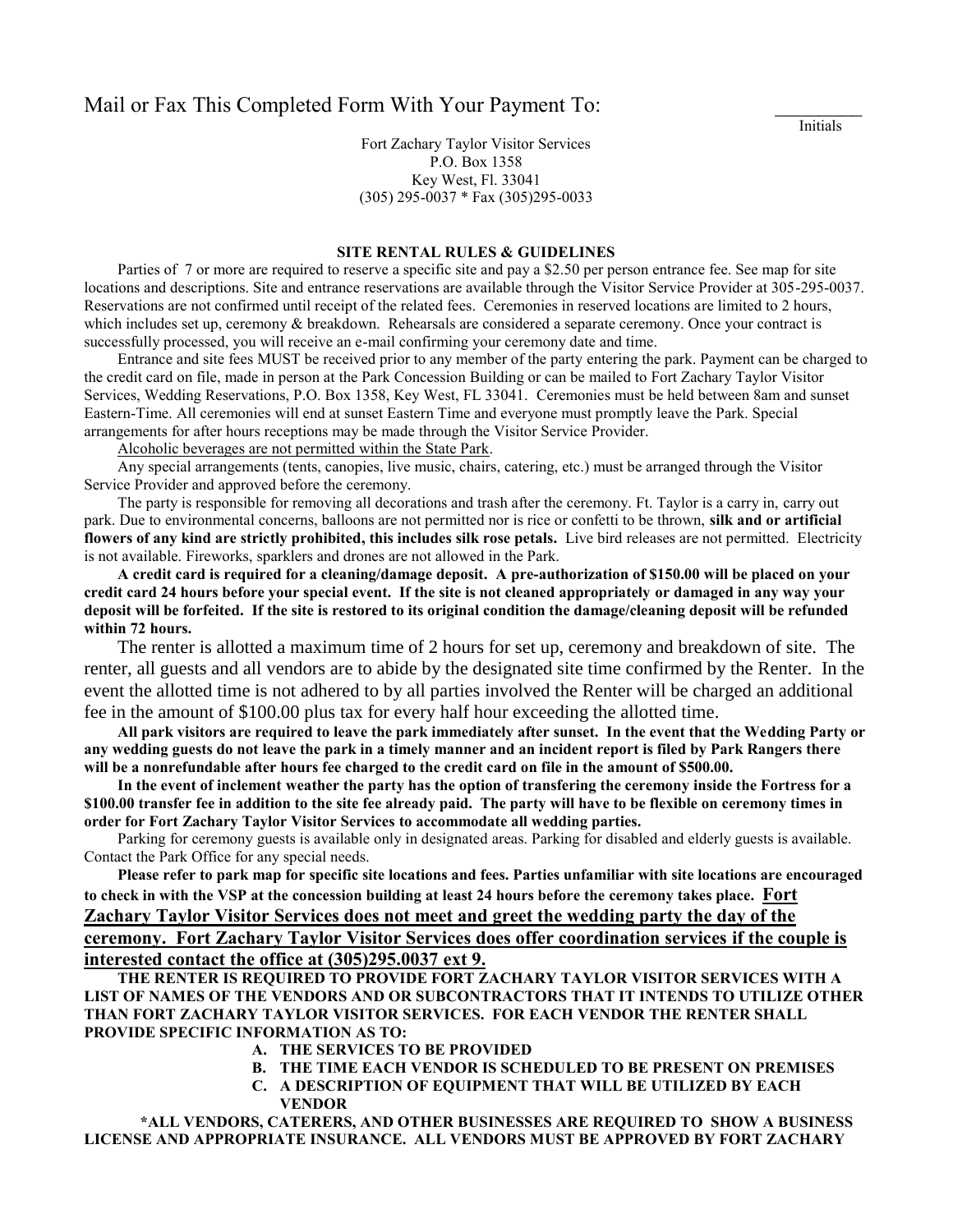## **TAYLOR VISITOR SERVICES. FORT ZACHARY TAYLOR VISITOR SERVICES HAS EXCLUSIVE RIGHT AND CONTRACT FOR ALL COMMERCIAL ACTIVITIES IN THE STATE PARK.**

## **FORT ZACHARY TAYLOR VISITOR SERVICES HAS EXCLUSIVE RIGHT FOR ALL EQUIPMENT RENTALS IN THE STATE PARK. PLEASE INQUIRE AT (305) 295-0037.**

**CANCELLATION POLICY**: ONCE A RESERVATION IS RECEIVED, ALL CANCELLATIONS ARE SUBJECT TO A 50% CANCELLATION FEE. CANCELLATIONS 24 HOURS BEFORE EVENT ARE 100% NONREFUNDABLE.

**CANCELLATION POLICY FOR COVID**: IN THE EVENT THE FLORIDA KEYS HAVE ROAD BLOCKS IN PLACE AND VISITORS ARE NOT ABLE TO TRAVEL TO KEY WEST. THERE ARE 2 OPTIONS: 1. AN ADMINISTRATION FEE OF 25% WILL BE CHARGED AND THE REMAINDER OF THE SITE FEE WILL BE REFUNDED. 2. THE RENTER WILL BE ABLE TO RESCHEDULE ONCE AS A COURTESY. IN THE EVENT THE RENTER NEEDS TO RESCHEDULE FOR A SECOND TIME AN ADMINISTRATION FEE OF \$50.00 plus tax WILL APPLY. IF THE RENTER CANCELS AFTER THE FIRST REBOOKING DUE TO ROADBLOCKS IN PLACE THE 25% CANCELLATION FEE WILL APPLY. IN THE EVENT THE RENTER CANCELS AFTER THE 2<sup>ND</sup> REBOOKING A CANCELLATION FEE OF 50% WILL APPLY.

**All park visitors are required to leave the park immediately after sunset. In the event that the Wedding Party or any wedding guests do not leave the park in a timely manner and an incident report is filed by Park Rangers there will be a nonrefundable after hours fee charged to the credit card on file in the amount of \$500.00. X** 

**All weddings with a headcount of 25 people or more, hosted during the sunset time block are required to have an onsite wedding planner. Renter has the option of booking an in house planner at a rate of \$300.00 pls tax. Or the Renter can book a insured wedding coordinator that is registered to do business in the State Park. A list of planners**  can be provided upon request. Agreement required 1 week prior to event. X

**Chair Rentals - White padded resin chairs are available for rental. They rent for \$5.00 each with a one time charge of \$35.00 for delivery and removal. You can include chairs on this agreement by filling in the number below. Payment is due in full when agreement is submitted. ENTRANCE FEES are \$2.50 per person (Include notary/minister, photographer, musicians, caterers, wedding coordinators, etc.) All guests will be accounted for upon entry, in the event more people arrive than the already prepaid amount those guests will be charged any entry fee at that time in the amount of \$2.50 per person. Once entry fees are paid there are no refunds.**

**Bamboo Arbor Rental – 4 Post Natural Bamboo Arbor, with white or ivory chiffon fabric \$400.00 + tax. Delivery/Set up/Removal included. \*Arbor Florals available\*additional fee applies**

 **Credit card payments will be assessed a 3.5% administration fee.**

 **SITE FEE PER CEREMONY (Please Check Site requested):** 

**Please include 7.5% sales tax on the site fee.**

R2 \$500 R4 \$500

| Bride's name                                                                                                                                                                                                                  | phone and the contract of the contract of the contract of the contract of the contract of the contract of the contract of the contract of the contract of the contract of the contract of the contract of the contract of the  |
|-------------------------------------------------------------------------------------------------------------------------------------------------------------------------------------------------------------------------------|--------------------------------------------------------------------------------------------------------------------------------------------------------------------------------------------------------------------------------|
| Groom's name                                                                                                                                                                                                                  | phone and the second state of the second state of the second state of the second state of the second state of the second state of the second state of the second state of the second state of the second state of the second s |
|                                                                                                                                                                                                                               |                                                                                                                                                                                                                                |
|                                                                                                                                                                                                                               |                                                                                                                                                                                                                                |
|                                                                                                                                                                                                                               |                                                                                                                                                                                                                                |
|                                                                                                                                                                                                                               | Rental Chairs YES NO NUMBER OF CHAIRS (final count confirmed 1 week prior)                                                                                                                                                     |
| Bamboo Arbor Rental YES NO Please circle WHITE OR IVORY FABRIC                                                                                                                                                                |                                                                                                                                                                                                                                |
|                                                                                                                                                                                                                               | Time of Event: (2 hour Time Blocks will be provided be Fort Zachary Taylor Visitor Services) *Please call for the                                                                                                              |
| E-mail address experience and the contract of the contract of the contract of the contract of the contract of the contract of the contract of the contract of the contract of the contract of the contract of the contract of |                                                                                                                                                                                                                                |
| Payment Method: Check                                                                                                                                                                                                         | Credit Card_____                                                                                                                                                                                                               |
| Amount paid: date paid                                                                                                                                                                                                        |                                                                                                                                                                                                                                |